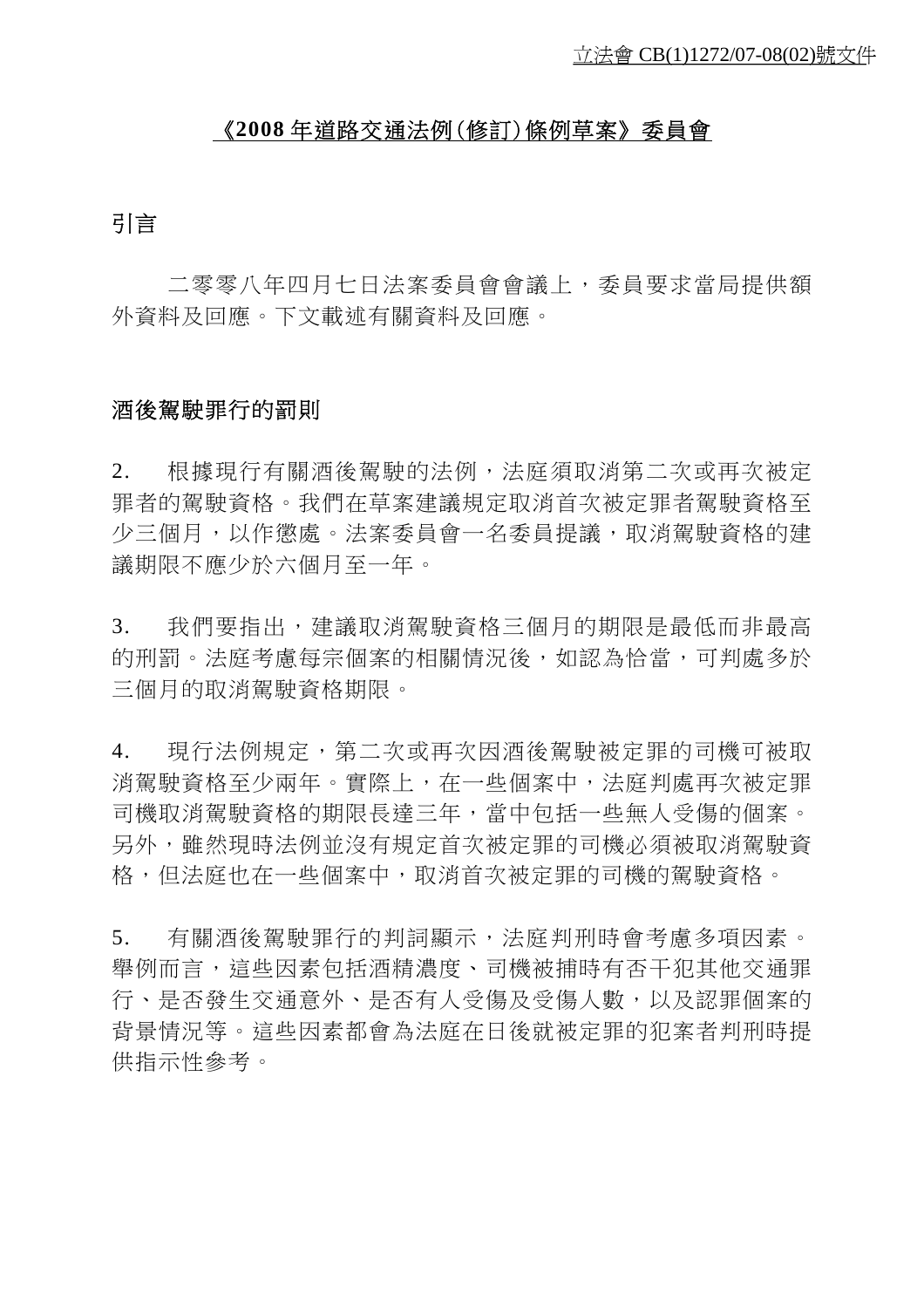6. 在一些法庭個案中,法官特別指明,酒精濃度超出法定限度的 不同程度是決定刑罰輕重(包括取消駕駛資格的期限)的一個相關考慮 因素。附件**A**及**B**[1](#page-1-0) 載述高等法院就兩宗裁判法院上訴個案所作的判 詞。

7. 在其中一宗個案(附件 **A**),高等法院法官認為,酒精濃度超出 法定限度的程度與刑罰有關。在另一宗個案(附件 **B**),高等法院法官 建議,如果酒精濃度稍微超出法定限度,應該判處相對較短的取消駕 駛資格期限,可能是一個明顯較 12 個月為少的期限;假如顯著超出 限度,則適宜判處 12 個月期限;倘若超出一倍或以上,適宜判處較 長期限;如超出訂明限度接近四倍,則應考慮判處 18 個月以上的期 限。以上兩個個案,法庭也曾考慮過其他相關因素,例如違例者的駕 駛記錄。

8. 我們現時建議的一系列遏止酒後駕駛措施,即使司機並沒有涉 及任何交通定行,警方也可藉着隨機呼氣測 試,發現司機駕駛時曾飲用酒精飲品而體內酒精濃度超過法定限度, 司機因而可能會被控酒後駕駛而被定罪。一經定罪,他除了根據現行 法例,可被判罰款及監禁之外,還可根據建議的新罰則,被強制規定 參加駕駛改進課程,以及取消駕駛資格至少三個月。我們認為,這套 懲處措施會對酒後駕駛發揮相當大的阻嚇作用,及有助遏止現時司機 酒後也駕駛的心存僥倖情況。再者,視乎每宗個案的情況和證據,干 犯酒後駕駛罪行者可被控告以及裁定危險駕駛或危險駕駛引致他人死 亡的罪名,而法庭亦可判處更重刑罰。

9. 取消首次被定罪者駕駛資格至少三個月的建議,只是整套遏止酒 後駕駛的新增措施的其中一環。而上訴法庭的判決亦顯示除其他相關 因素外,酒精濃度的水平是上訴法庭決定合適刑罰的相關因素。有見 及此,我們建議首先實施現時建議的整套遏止酒後駕駛措施。我們會 密切監察新法例生效後的成效,包括接受檢查呼氣測試後發現超出法 定限度的比率,以及檢控和交通意外統計數字的趨勢。在有需要時, 會考慮進一步加重酒後駕駛罪行的罰則。

 $\overline{a}$ 

<span id="page-1-0"></span><sup>1</sup> 有關判詞並沒有中文版本。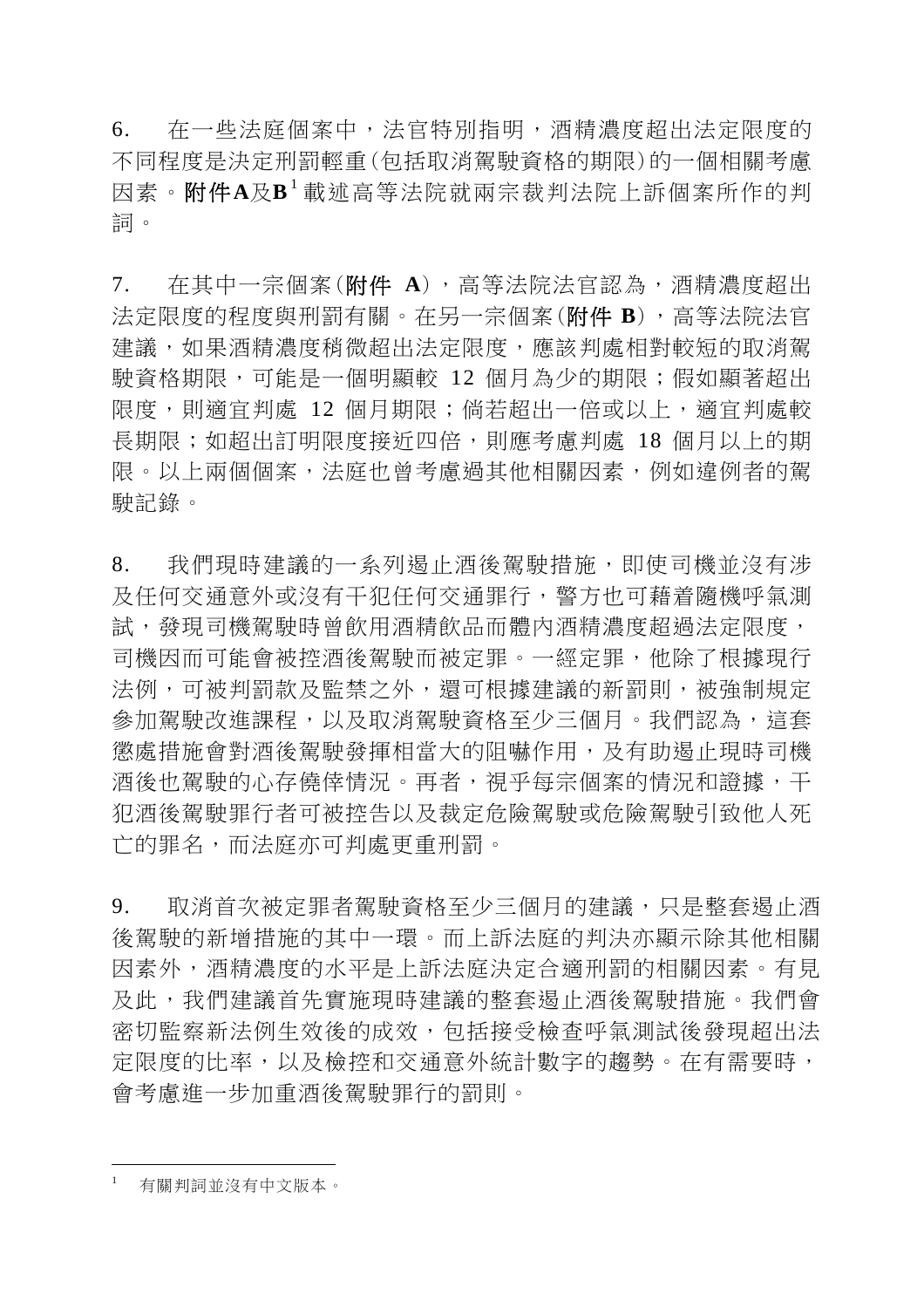### 警方進行隨機呼氣測試的安排

10. 在二零零八年四月七日法案委員會會議上,警方解釋會按立法 會 CB(1)1174/07-08(02)號文件附件 E 所載的建議安排進行隨機呼氣 測試,並會在適當時候向交通事務委員會匯報進行隨機呼氣測試的情 況。日後如擬改動上述安排,我們會諮詢立法會交通事務委員會。

# 運輸及房屋局 二零零八年四月十六日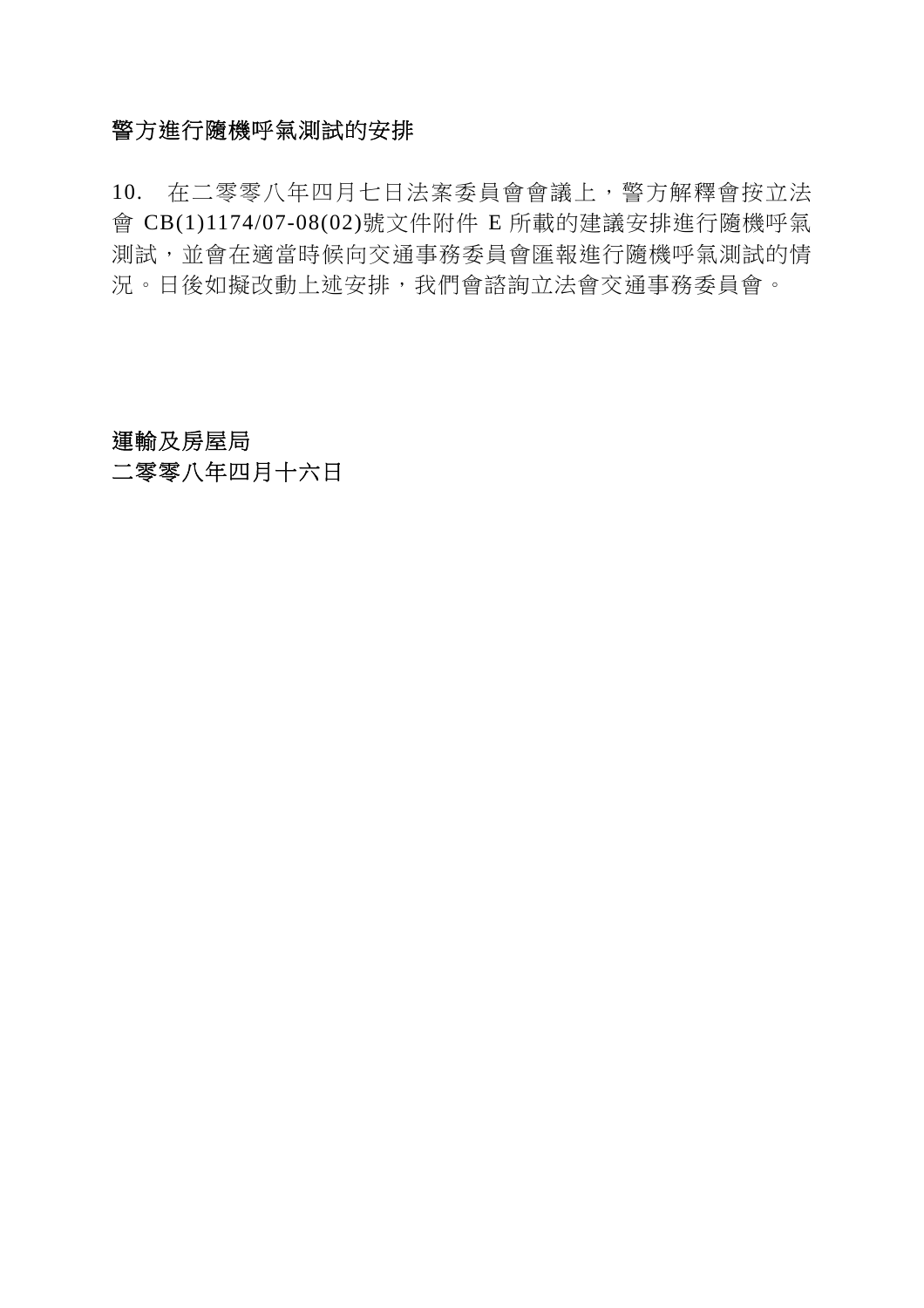| 由此          |                                                                             |              |
|-------------|-----------------------------------------------------------------------------|--------------|
| A           | 附件A<br>(第1頁,共4頁)                                                            | $\mathbf{A}$ |
| B           | <b>HCMA 401/2004</b>                                                        | B            |
| $\mathbf C$ | IN THE HIGH COURT OF THE                                                    | $\mathbf C$  |
| D           | <b>HONG KONG SPECIAL ADMINISTRATIVE REGION</b>                              | D            |
|             | <b>COURT OF FIRST INSTANCE</b>                                              |              |
| Е           | MAGISTRACY APPEAL NO. 401 OF 2004                                           | $\bf{E}$     |
| $\mathbf F$ | (ON APPEAL FROM TMCC 881 OF 2004)                                           | $\mathbf F$  |
| G           |                                                                             | $\mathbf G$  |
|             | <b>BETWEEN</b>                                                              |              |
| H           | <b>HKSAR</b><br>Respondent                                                  | H            |
| $\mathbf I$ | and                                                                         | $\mathbf I$  |
| J           |                                                                             | $\bf J$      |
| $\mathbf K$ | <b>TSE WAI LUN</b><br>Appellant                                             | $\mathbf K$  |
|             |                                                                             |              |
| L           | Before: The Honourable Mrs Justice V. Bokhary in Court                      | L            |
| $\mathbf M$ | Date of Hearing: 3 June 2004                                                | M            |
| $\mathbf N$ | Date of Judgment: 3 June 2004                                               | ${\bf N}$    |
| $\mathbf 0$ |                                                                             | $\mathbf 0$  |
| ${\bf P}$   | JUDGMENT                                                                    | ${\bf P}$    |
| Q           |                                                                             | Q            |
| $\mathbf R$ | On 22 March 2004 the Appellant, a man aged 60, appeared<br>1.               | $\mathbf R$  |
|             | before T.S. Jenkins, Esq. in the Magistrate's Court at Tuen Mun to face two |              |
| $\mathbf S$ | charges of careless driving and one charge of driving a motor vehicle with  |              |
| T           | an alcohol concentration in breath above the prescribed limit. One of the   | T            |
| $\mathbf U$ | careless driving charges was withdrawn. The Appellant then pleaded guilty   | $\mathbf U$  |
|             |                                                                             |              |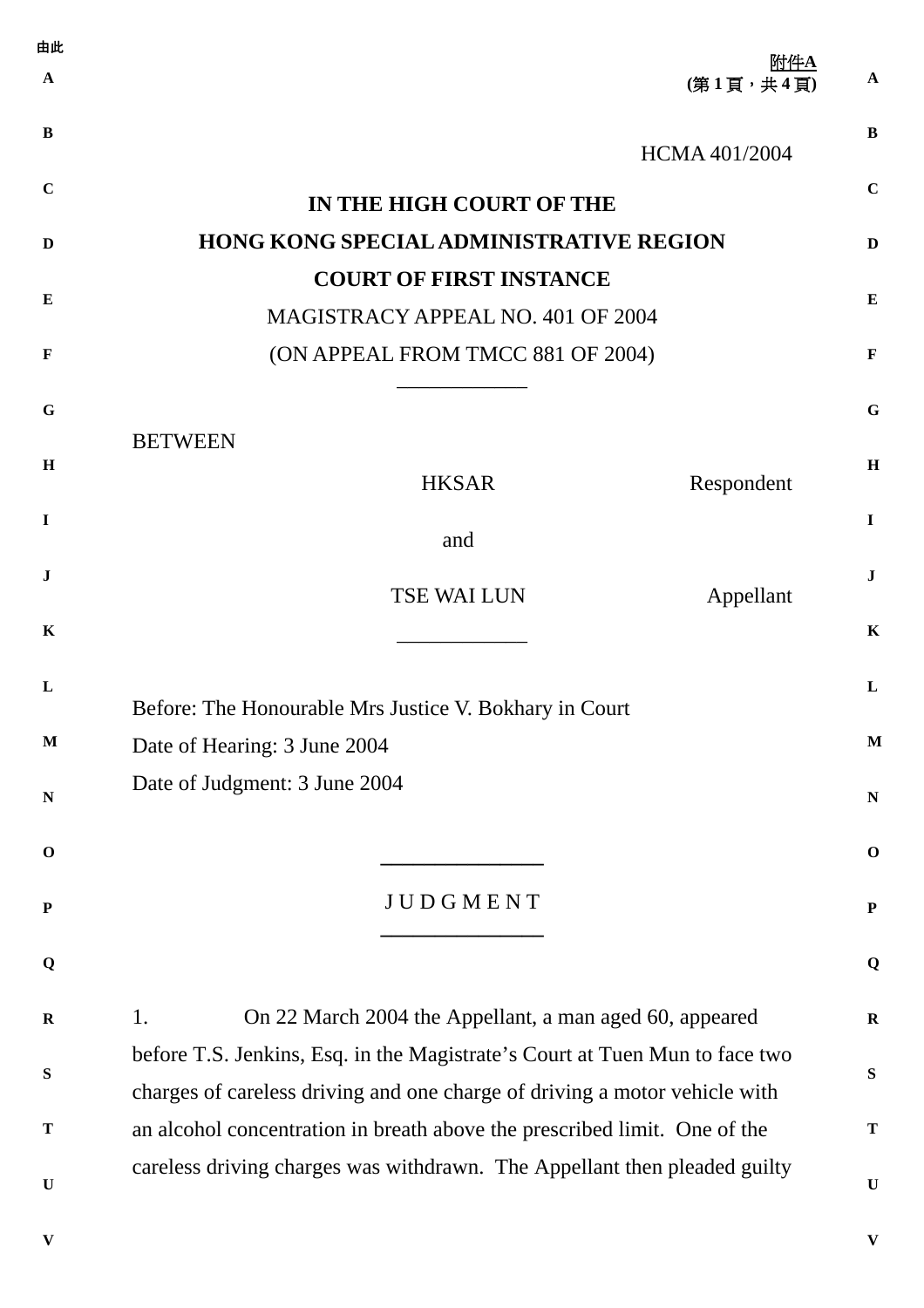| 由此<br>$\mathbf{A}$ | $-2-$                                                                                                                                                      | 附件A<br>(第2頁,共4頁) | $\mathbf{A}$ |
|--------------------|------------------------------------------------------------------------------------------------------------------------------------------------------------|------------------|--------------|
| $\bf{B}$           | to the other two charges. On the careless driving charge, the Magistrate<br>fined the Appellant \$2,500, and there is no appeal against that. But on the   |                  | $\, {\bf B}$ |
| $\mathbf C$        | alcohol charge, the Magistrate sentenced the Appellant to 3 months'                                                                                        |                  | $\mathbf C$  |
| $\mathbf D$        | imprisonment, and there is an appeal against that.                                                                                                         |                  | $\mathbf D$  |
| $\bf{E}$           | The proportion of alcohol in the Appellant's breath was 122<br>2.                                                                                          |                  | ${\bf E}$    |
| $\mathbf{F}$       | micrograms of alcohol in 100 millilitres of breath, which was five times                                                                                   |                  | $\mathbf F$  |
| G                  | over the prescribed limit of 22 micrograms of alcohol in 100 millilitres of<br>breath. This offence occurred on 31 January 2004. It was not the first time |                  | ${\bf G}$    |
| $\bf H$            | that the Appellant had committed such an offence. On 28 October 2000 he                                                                                    |                  | $\, {\bf H}$ |
| $\bf{I}$           | drove a motor vehicle with 105 micrograms of alcohol in 100 millilitres of<br>breath, which was four times over the prescribed limit. On 29 December       |                  | $\mathbf I$  |
| $\bf J$            | 2000 he was, for that offence, fined \$2,000 and disqualified from driving                                                                                 |                  | $\mathbf{J}$ |
| $\mathbf K$        | for 3 months.                                                                                                                                              |                  | $\mathbf K$  |
| L                  | In sentencing the Appellant to 3 months' imprisonment on the<br>3.                                                                                         |                  | ${\bf L}$    |
| $\mathbf M$        | alcohol charge, the Magistrate attached weight, as he was bound to do, to<br>the extent by which the prescribed limit was exceeded and to the fact that    |                  | $\mathbf M$  |
| $\mathbf N$        | the Appellant had committed such an offence before, receiving a non-                                                                                       |                  | $\mathbf N$  |
| $\mathbf 0$        | custodial sentence which did not deter him from offending again. Did he<br>attach undue weight to these matters?                                           |                  | $\mathbf 0$  |
| $\mathbf P$        |                                                                                                                                                            |                  | ${\bf P}$    |
| Q                  | The Perfected Grounds of Appeal Against Sentence read as<br>4.<br>follows:                                                                                 |                  | Q            |
| $\mathbf R$        | The sentence in respect of charge 3 was manifestly<br>1.<br>excessive in that the learned Magistrate:-                                                     |                  | $\mathbf R$  |
| S                  | Attached undue weight to the high level of breath/alcohol at<br>(a)                                                                                        |                  | ${\bf S}$    |
| T                  | the time of the commission of the offence and the fact that he                                                                                             |                  | $\mathbf T$  |
| $\mathbf U$        |                                                                                                                                                            |                  | $\mathbf U$  |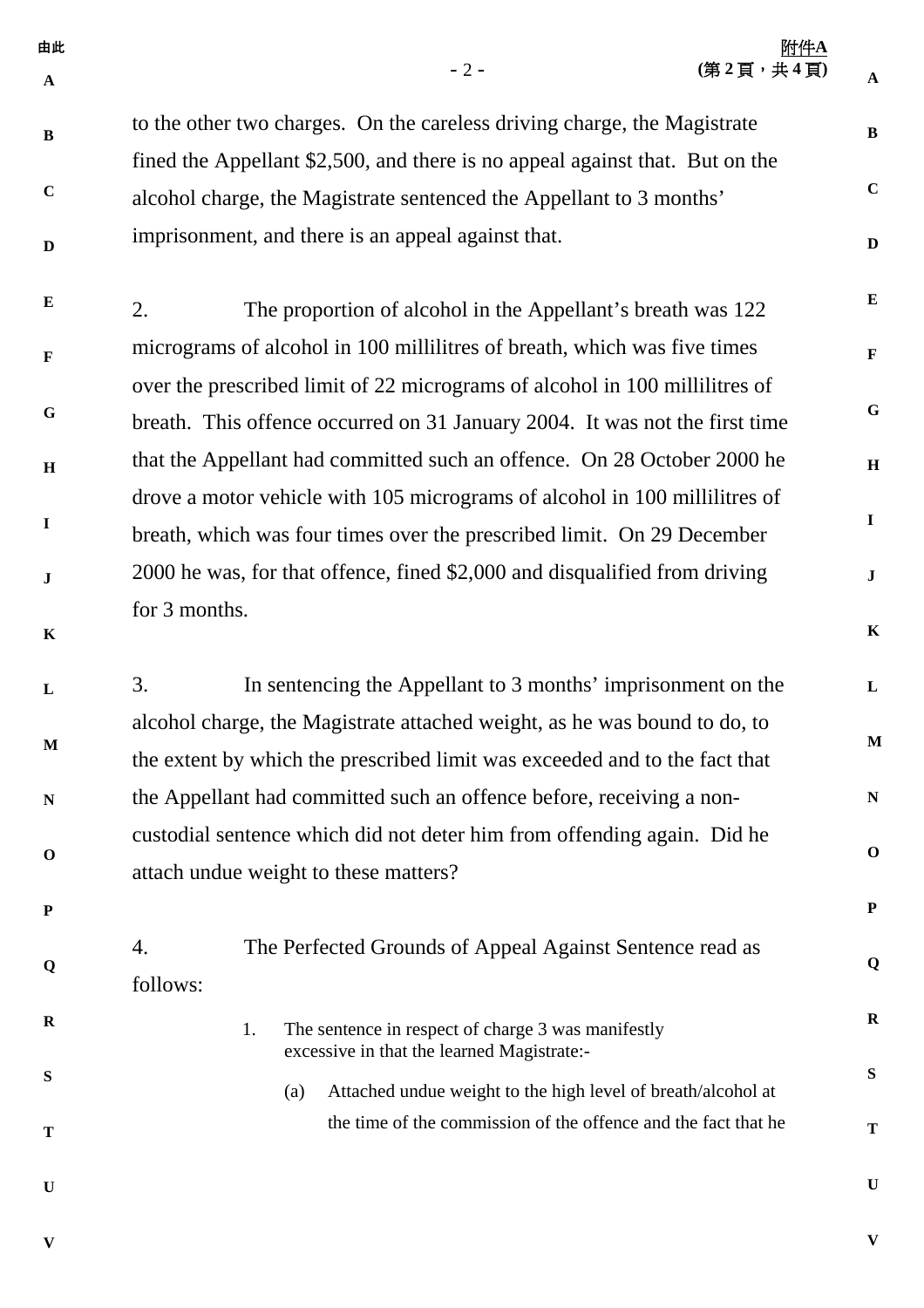| 由此<br>$\mathbf A$ |                                                                               | $-3-$                                                                                                                                                         | <u>附件A</u><br>(第3頁,共4頁) | $\mathbf{A}$ |  |  |
|-------------------|-------------------------------------------------------------------------------|---------------------------------------------------------------------------------------------------------------------------------------------------------------|-------------------------|--------------|--|--|
| $\bf{B}$          |                                                                               | was a second offender who had been dealt with leniently in<br>2000.                                                                                           |                         | $\bf{B}$     |  |  |
| $\mathbf C$       | (b)                                                                           | He was unduly influenced by the high reading as an                                                                                                            |                         | $\mathbf C$  |  |  |
| $\mathbf{D}$      |                                                                               | aggravating feature of the offence without fully recognising<br>the circumstances surrounding the scene of collision, that                                    |                         | $\mathbf{D}$ |  |  |
| $\bf{E}$          |                                                                               | there was no personal injury or substantial damage to 3rd<br>party property.                                                                                  |                         | ${\bf E}$    |  |  |
| $\mathbf{F}$      | (c)                                                                           | He did not pay sufficient weight to the mitigation advanced,                                                                                                  |                         | $\mathbf F$  |  |  |
| G                 |                                                                               | in particular the defendant's good driving record prior to 2000<br>and had never been to prison before.                                                       |                         | $\mathbf G$  |  |  |
| H                 | (d)                                                                           | He should have suspended a prison sentence."                                                                                                                  |                         | $\, {\bf H}$ |  |  |
| $\mathbf I$       | 5.                                                                            | The extent to which the prescribed limit was exceeded was a                                                                                                   |                         | $\mathbf{I}$ |  |  |
| ${\bf J}$         |                                                                               | relevant matter. So was the fact that the Appellant had committed such an                                                                                     |                         | $\mathbf J$  |  |  |
| $\mathbf K$       |                                                                               | offence before and had not been deterred by the non-custodial sentence                                                                                        |                         | $\mathbf K$  |  |  |
|                   | which he received. The Magistrate certainly attached considerable weight      |                                                                                                                                                               |                         |              |  |  |
| $\mathbf L$       |                                                                               | to these matters. But I do not think that he attached undue weight to them.                                                                                   |                         | $\mathbf{L}$ |  |  |
| $\mathbf M$       |                                                                               | Nor do I think that the Magistrate failed to give full recognition to all the<br>circumstances. I do not think that he failed to pay sufficient weight to the |                         | M            |  |  |
| N                 |                                                                               | mitigation advanced. The Appellant's good driving record prior to 2000                                                                                        |                         | ${\bf N}$    |  |  |
| $\mathbf 0$       |                                                                               | was of limited weight given the offences which he has committed since                                                                                         |                         | $\mathbf 0$  |  |  |
|                   | then. As for the fact that the Appellant has never been to prison before, the |                                                                                                                                                               |                         |              |  |  |
| ${\bf P}$         |                                                                               | whole point of the Magistrate's thinking was that prison might be the only                                                                                    |                         | $\mathbf P$  |  |  |
| Q                 |                                                                               | thing that would deter this Appellant from this sort of conduct which is a                                                                                    |                         | Q            |  |  |
|                   |                                                                               | potential danger of a very great kind to himself and others. In my view, the                                                                                  |                         |              |  |  |
| $\mathbf R$       |                                                                               | Magistrate was justified in thinking along such lines.                                                                                                        |                         | $\bf R$      |  |  |

6. In all the circumstances, I am not persuaded that the Magistrate was obliged to suspend the prison sentence. In my view, he was entitled to pass immediate custodial sentence which he passed.

**V** 

**S**

**T**

**U**

**V** 

**S**

**T**

**U**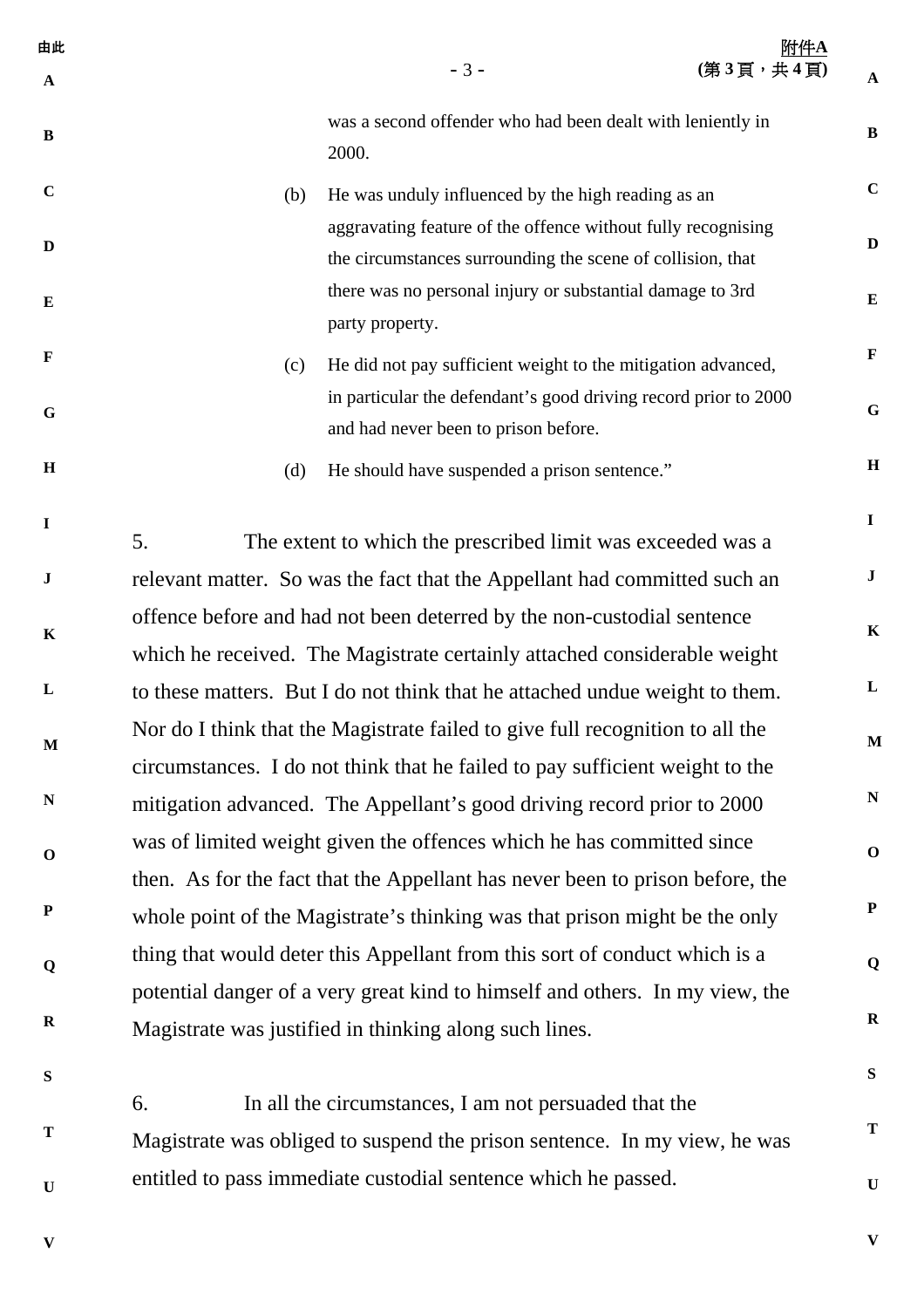| 由此           |                                                                                                       | 附件A       |              |
|--------------|-------------------------------------------------------------------------------------------------------|-----------|--------------|
| $\mathbf{A}$ | $-4-$                                                                                                 | (第4頁,共4頁) | $\mathbf{A}$ |
| $\, {\bf B}$ | 7.<br>Accordingly, I dismiss this appeal.                                                             |           | $\, {\bf B}$ |
| $\mathbf C$  |                                                                                                       |           | $\mathbf C$  |
| $\mathbf D$  |                                                                                                       |           | $\mathbf D$  |
| ${\bf E}$    | (V. Bokhary)                                                                                          |           | ${\bf E}$    |
| $\mathbf{F}$ | Judge of the Court of First Instance<br><b>High Court</b>                                             |           | $\mathbf F$  |
| ${\bf G}$    |                                                                                                       |           | $\bf G$      |
| $\, {\bf H}$ | Mr Duncan PERCY, instructed by Messrs Clarence Wong, Cheung & Liu,                                    |           | $\bf H$      |
| $\mathbf I$  | for the Appellant: TSE Wai-lun<br>Miss Vinci LAM, GC of the Department of Justice, for the Respondent |           | $\mathbf I$  |
| $\bf J$      |                                                                                                       |           | $\bf J$      |
| $\mathbf K$  |                                                                                                       |           | $\mathbf K$  |
| L            |                                                                                                       |           | ${\bf L}$    |
| $\mathbf M$  |                                                                                                       |           | M            |
| $\mathbf N$  |                                                                                                       |           | $\mathbf N$  |
| $\mathbf O$  |                                                                                                       |           | $\mathbf 0$  |
| $\mathbf P$  |                                                                                                       |           | $\mathbf P$  |
| $\mathbf Q$  |                                                                                                       |           | $\mathbf Q$  |
| $\mathbf R$  |                                                                                                       |           | $\mathbf R$  |
| ${\bf S}$    |                                                                                                       |           | ${\bf S}$    |
| $\mathbf T$  |                                                                                                       |           | $\mathbf T$  |
| $\mathbf U$  |                                                                                                       |           | $\mathbf U$  |
| $\mathbf{V}$ |                                                                                                       |           | $\mathbf{V}$ |
|              |                                                                                                       |           |              |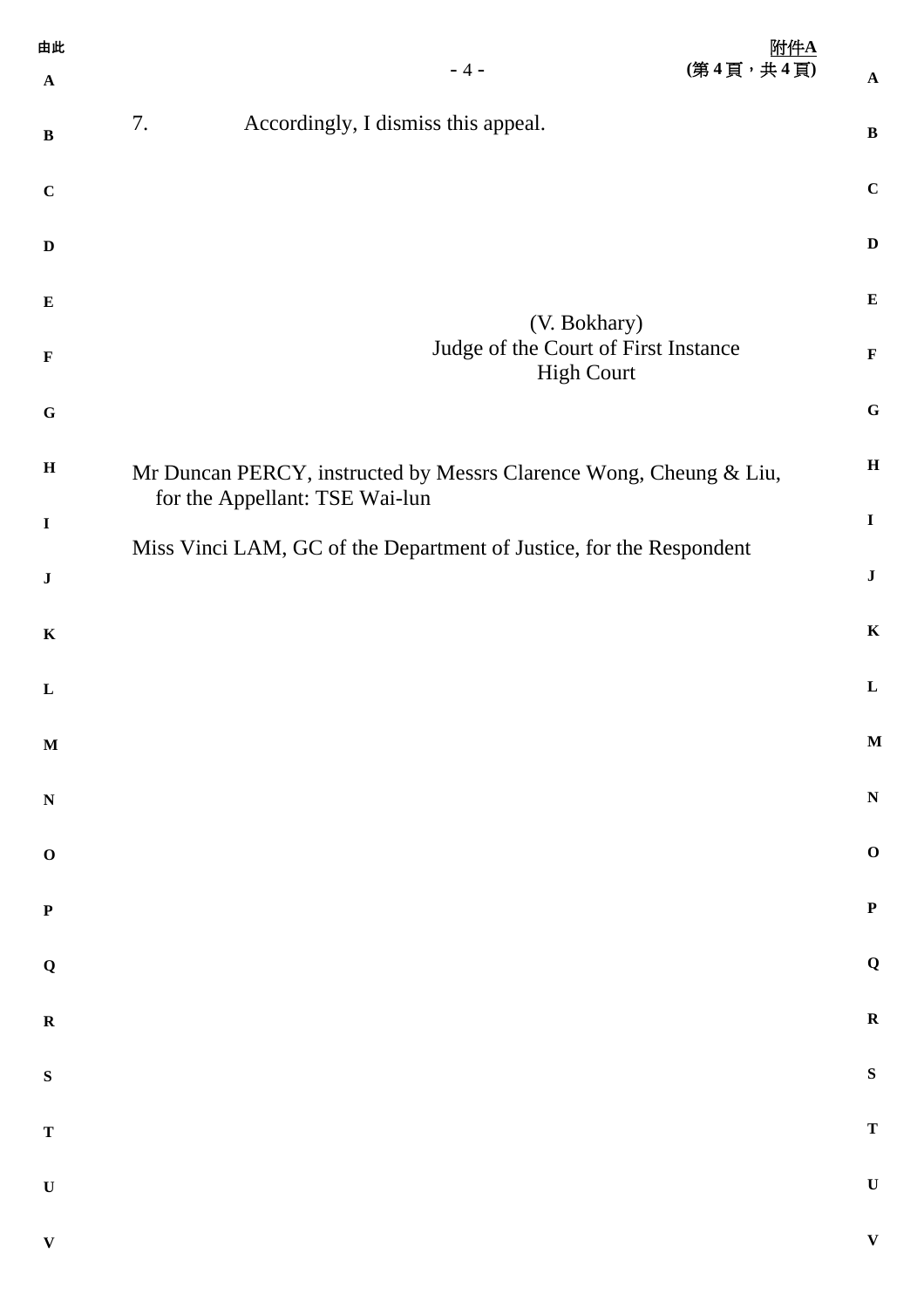| 由此           | 附件B<br>(第1頁,共5頁)                                                                                                                                |              |
|--------------|-------------------------------------------------------------------------------------------------------------------------------------------------|--------------|
| $\mathbf{A}$ |                                                                                                                                                 | $\mathbf A$  |
| B            | HCMA1088/2006<br>IN THE HIGH COURT OF THE                                                                                                       | B            |
| $\mathbf C$  | <b>HONG KONG SPECIAL ADMINISTRATIVE REGION</b>                                                                                                  | $\mathbf C$  |
| D            | <b>COURT OF FIRST INSTANCE</b><br>(Appellate Jurisdiction)                                                                                      | D            |
| E            | MAGISTRACY APPEAL NO. 1088 OF 2006<br>(ON APPEAL FROM ESCC 4109 OF 2006)                                                                        | Е            |
| $\mathbf F$  |                                                                                                                                                 | F            |
| G            | <b>BETWEEN</b>                                                                                                                                  | G            |
| H            | <b>HKSAR</b><br>Respondent                                                                                                                      | H            |
| I            | and                                                                                                                                             | $\mathbf I$  |
| $\bf J$      |                                                                                                                                                 | $\bf J$      |
| K            | WONG MAN $(\frac{\text{H}}{\text{H}} \times)$<br>Appellant<br>------------------                                                                | K            |
| L            |                                                                                                                                                 | L            |
| $\mathbf{M}$ | Before: Hon McMahon J in Court<br>Date of Hearing: 23 January 2007                                                                              | $\mathbf{M}$ |
| N            | Date of Judgment : 23 January 2007                                                                                                              | ${\bf N}$    |
| $\mathbf 0$  | <b>JUDGMENT</b>                                                                                                                                 | $\mathbf 0$  |
| ${\bf P}$    |                                                                                                                                                 | $\mathbf P$  |
| Q            | The appellant was convicted on her own plea of an offence of<br>1.<br>driving a motor vehicle with a breath alcohol concentration exceeding the | Q            |
| $\mathbf R$  | prescribed limit, contrary to section 39A(1) of the Road Traffic Ordinance,                                                                     | ${\bf R}$    |
| S            | Cap. 374. She was made the subject of a community service order of<br>200 hours and disqualified from holding a driving licence for two years.  | S            |
| T            | She appeals her sentence on the basis that it is manifestly excessive.                                                                          | T            |
| $\mathbf U$  |                                                                                                                                                 | $\mathbf U$  |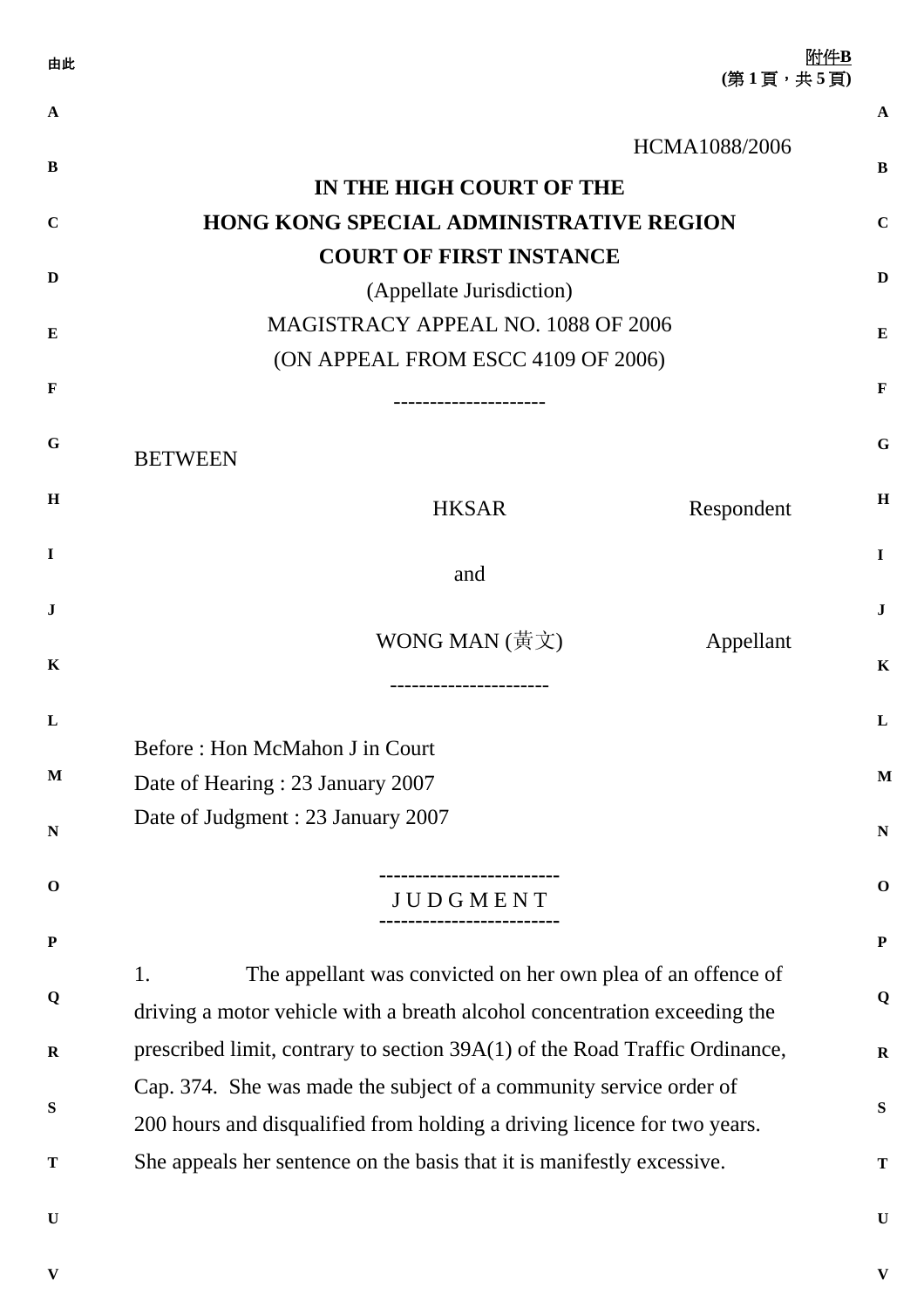| 由此           | (第2頁,共5頁)                                                                                                                                          | 附件B          |
|--------------|----------------------------------------------------------------------------------------------------------------------------------------------------|--------------|
| $\mathbf{A}$ | $-2-$                                                                                                                                              | $\mathbf{A}$ |
| B            | The facts of the case were that the appellant was driving her<br>2.<br>motor vehicle at 4:30 a.m. in Kornhill in Quarry Bay when it mounted a      | $\bf{B}$     |
| $\mathbf C$  | pavement and collided with separation railings and a sign "Pedestrians"                                                                            | $\mathbf C$  |
| D            | ahead". Her vehicle was also badly damaged, but no one was injured.                                                                                | $\mathbf D$  |
| $\bf{E}$     | 3.<br>Police attended the scene and breath tested the appellant.                                                                                   | $\bf{E}$     |
| $\mathbf F$  | She was found to have 82 micrograms of alcohol present in 100 millilitres<br>of her breath, that is nearly four times the prescribed limit of      | $\mathbf F$  |
| G            | 22 micrograms. The appellant remained silent when arrested and                                                                                     | $\mathbf G$  |
| $\mathbf H$  | cautioned. She was not charged with careless driving as, for some reason,<br>it was considered there was insufficient evidence.                    | $\mathbf H$  |
| $\mathbf I$  |                                                                                                                                                    | $\mathbf{I}$ |
| J            | The appellant prior to this had been driving for 14 years and<br>4.<br>had a clear record. Both Mr Hung for the appellant and Mr Lee for the       | $\mathbf J$  |
| $\mathbf K$  | respondent have taken me through a large number of magistracy appeal                                                                               | $\mathbf K$  |
| L            | authorities concerning penalties which had previously been imposed in<br>drink driving cases.                                                      | $\mathbf L$  |
| $\mathbf{M}$ |                                                                                                                                                    | $\mathbf M$  |
| $\mathbf N$  | 5.<br>Those authorities are perhaps noteworthy for the variations in<br>the sentences imposed for offences of this sort involving relatively large | ${\bf N}$    |
| $\mathbf 0$  | levels of breath alcohol, and particularly so in terms of the licence                                                                              | $\mathbf 0$  |
| ${\bf P}$    | disqualification period imposed.                                                                                                                   | ${\bf P}$    |
| Q            | But one general principle clearly emerges. The degree to<br>6.                                                                                     | Q            |
| ${\bf R}$    | which the level of alcohol in the breath of the offender exceeds the                                                                               | $\mathbf R$  |
| S            | prescribed limit is relevant to the period of disqualification imposed.                                                                            | S            |
|              | (See Lau Shu Wing, HCMA1124/1998.)                                                                                                                 |              |
| T            |                                                                                                                                                    | T            |
| $\mathbf U$  |                                                                                                                                                    | ${\bf U}$    |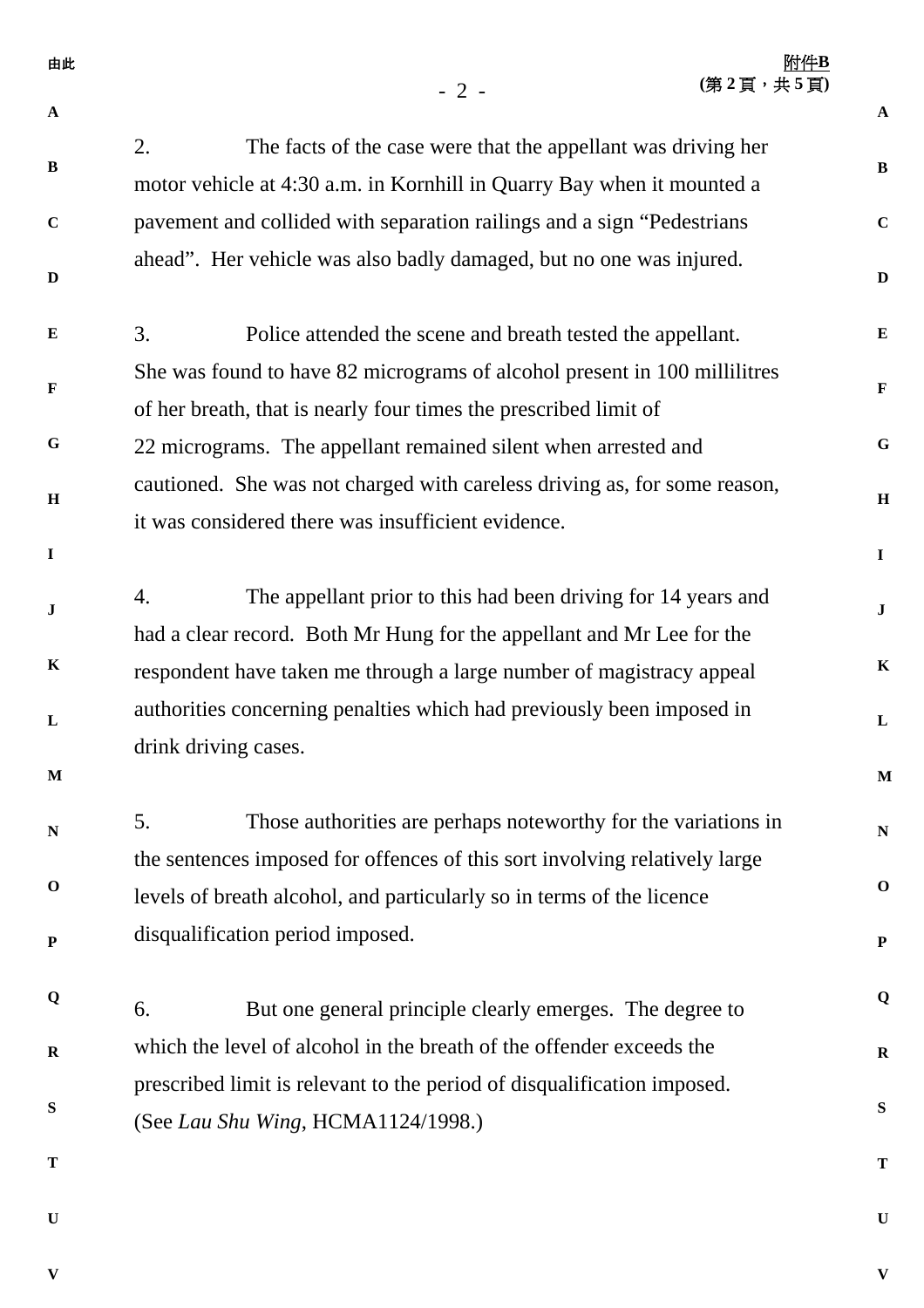附件**B (**第 **3** 頁,共 **5** 頁**)**

**A** 

**B** 

**C**

**D**

**E**

**F** 

**G**

**H**

**I**

**J**

**K**

**L**

**M**

**N**

**O**

**P**

**Q**

**R**

**S**

**T**

**U**

- 3 -

**A** 

**B C D E F G H I J K L M N O P Q R S** 7. Obviously the greater the margin by which the prescribed level is exceeded then the greater the culpability of the offender. Without attempting to set out tariffs, but with a view to promoting some consistency in penalty in respect to this offence, it seems to me that where a first offender's breath alcohol level exceeds the prescribed limit by only a small margin, a relatively short period of disqualification could be imposed, perhaps significantly less than 12 months. Where the excess is substantial, then 12 months would be a proper disqualification period, as reflected in many of the authorities produced to me today. In circumstances where there is a doubling or more of the prescribed limit, longer periods of disqualification would be appropriate. Where the breath alcohol level of an offender approaches four times the prescribed limit, a disqualification period of over 18 months should be considered. 8. In the present case the appellant's breath alcohol level was nearly four times the prescribed level. That in my view justified the period of disqualification imposed by the magistrate. It may be thought that, in comparison to the periods of disqualification imposed in previous cases, it is somewhat high, but regardless of whether or not the appellant was charged with careless driving, the effect of that alcohol level upon her driving was plain to see. 9. For no obvious reason other than the effect her alcohol consumption had on her driving, she simply failed to negotiate a reasonably gradual right hand bend and ran onto the pavement. She was obviously travelling at a reasonably fast speed at the time and it was fortuitous there was no one injured.

**T**

**U**

**V**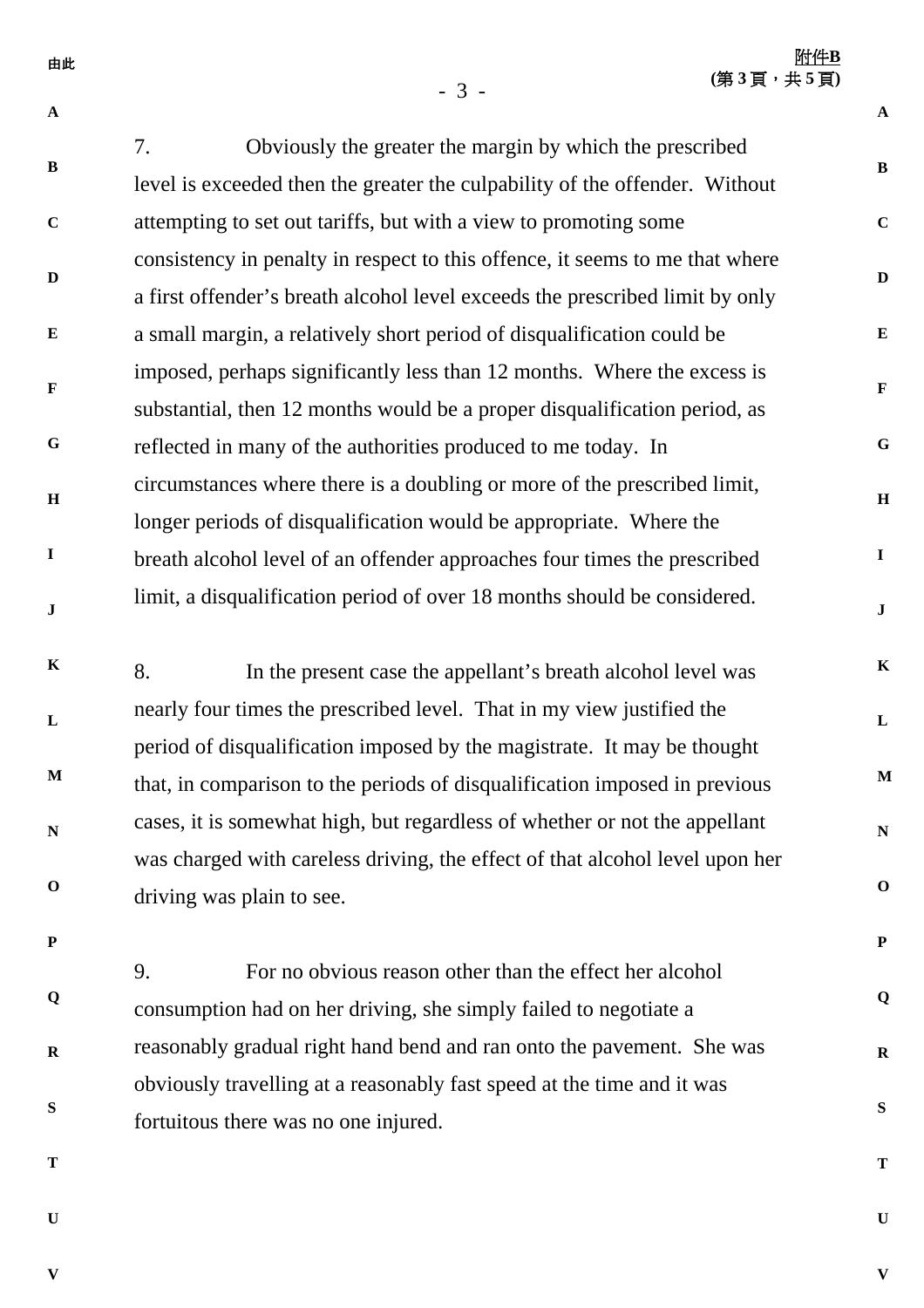| 由此           |            | $-4-$                                                                                                                                                   | 附件B<br>(第4頁,共5頁) |              |
|--------------|------------|---------------------------------------------------------------------------------------------------------------------------------------------------------|------------------|--------------|
| $\mathbf{A}$ |            |                                                                                                                                                         |                  | $\mathbf{A}$ |
| $\bf{B}$     | 10.        | In the circumstances I do not see that the period of                                                                                                    |                  | B            |
|              |            | disqualification can be said to be manifestly excessive.                                                                                                |                  |              |
| $\mathbf C$  |            |                                                                                                                                                         |                  | $\mathbf C$  |
| $\mathbf{D}$ | 11.        | So far as the further penalty of 200 hours' community service                                                                                           |                  | $\mathbf{D}$ |
| E            |            | is concerned, however, I think that to be too high. It approaches the                                                                                   |                  | $\bf{E}$     |
|              |            | upper range of such orders. I note from the report obtained by the<br>magistrate prior to sentencing that 80 hours of service for the appellant was     |                  |              |
| $\mathbf F$  |            | recommended by the probation officer.                                                                                                                   |                  | $\mathbf F$  |
| $\mathbf G$  |            |                                                                                                                                                         |                  | G            |
|              | 12.        | In my judgment the 200 hours of community service ordered                                                                                               |                  |              |
| H            |            | combined with the period of licence disqualification leads to too great a                                                                               |                  | $\mathbf H$  |
| $\mathbf I$  |            | totality of sentence in the circumstances of this case, bearing in mind also                                                                            |                  | $\mathbf I$  |
| J            |            | the previous clear traffic record of the appellant.                                                                                                     |                  | $\mathbf J$  |
|              |            |                                                                                                                                                         |                  |              |
| $\bf K$      | 13.        | In my view an appropriate order in this regard would be                                                                                                 |                  | $\mathbf K$  |
| L            | 100 hours. |                                                                                                                                                         |                  | $\mathbf{L}$ |
| $\mathbf M$  |            |                                                                                                                                                         |                  | $\mathbf M$  |
|              | 14.        | Accordingly, the appeal against sentence is dismissed except                                                                                            |                  |              |
| $\mathbf N$  |            | that the order that the appellant serves 200 hours' community service is set<br>aside and replaced with an order that she serves 100 hours of community |                  | ${\bf N}$    |
| $\mathbf 0$  | service.   |                                                                                                                                                         |                  | $\mathbf 0$  |
| ${\bf P}$    |            |                                                                                                                                                         |                  |              |
|              |            |                                                                                                                                                         |                  | ${\bf P}$    |
| Q            |            |                                                                                                                                                         |                  | Q            |
| $\mathbf R$  |            |                                                                                                                                                         |                  | $\bf R$      |
|              |            | (M.A. McMahon)                                                                                                                                          |                  |              |
| S            |            | Judge of the Court of First Instance,<br><b>High Court</b>                                                                                              |                  | ${\bf S}$    |
| T            |            |                                                                                                                                                         |                  | T            |
| $\mathbf U$  |            |                                                                                                                                                         |                  | $\mathbf U$  |
|              |            |                                                                                                                                                         |                  |              |
| $\mathbf{V}$ |            |                                                                                                                                                         |                  | $\mathbf{V}$ |